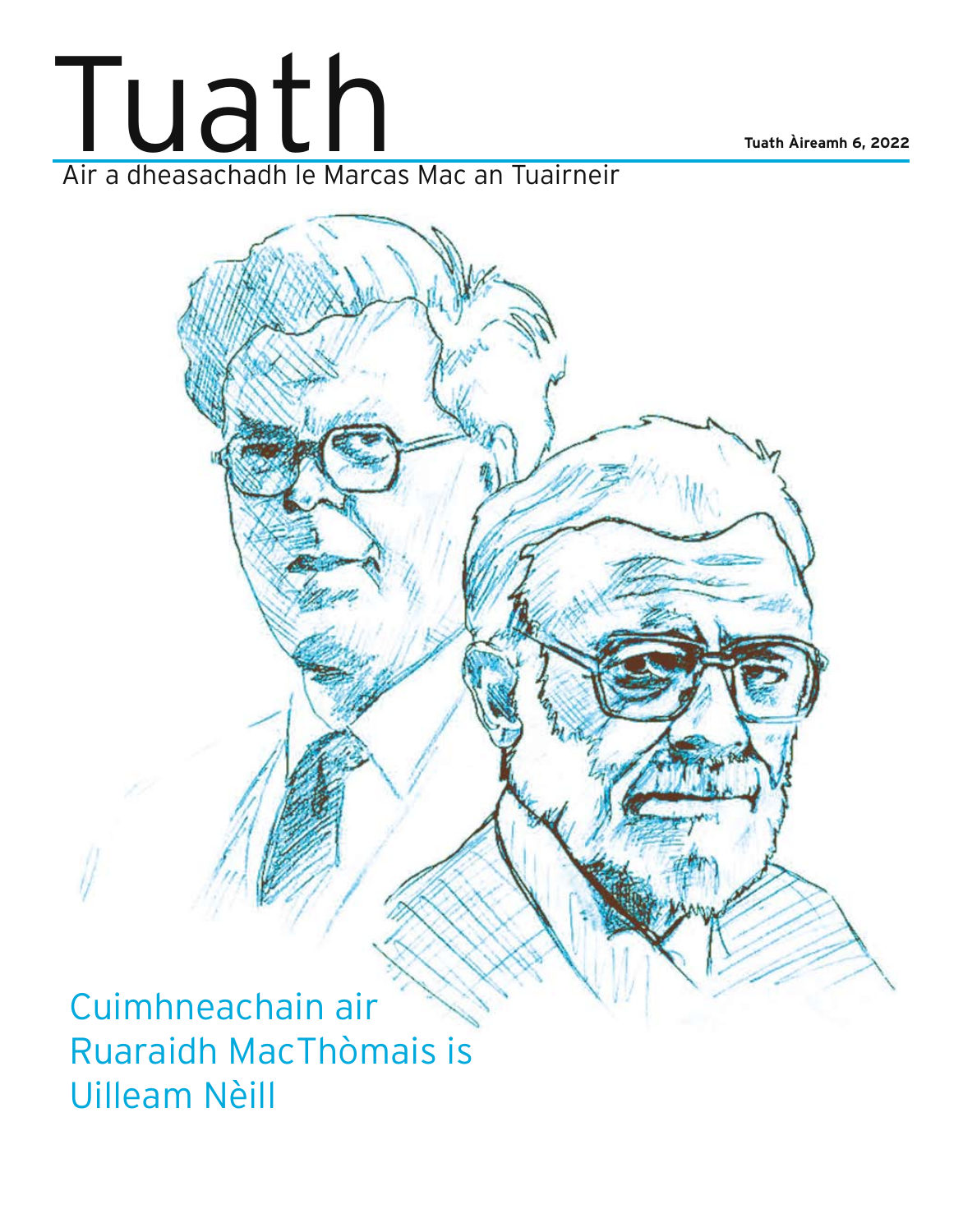# Ruaraidh MacThòmais **Anna Frater**



Ha 2021 a' comharrachadh ceud<br>
Ruaraidh MacThòmais, agus tha<br>
e iomchaidh gum biomaid a' toirt sùil air bliadhna bho rugadh am bàrd, e iomchaidh gum biomaid a' toirt sùil air an dìleab a dh'fhàg an aon duine seo aig saoghal na Gàidhlig, gu h-àraidh a thaobh litreachas a' chànain.

Rugadh MacThòmais ann an Steòrnabhagh ann an 1921, ach b' ann am Pabail a fhuair e àrach, an dèidh dha athair, Seumas MacThòmais – a bha e fhèin na bhàrd – dreuchd Mhaighstirsgoile Sgoil Phabail a ghabhail ann an 1922. Bhuineadh athair do Thunga agus a mhàthair do Cheòs, ach b' e Rudhach a bh' ann an Ruaraidh. Tha fiù mar a bhiodh e a' sgrìobhadh ainm ag innse sin dhuinn: Ruaraidh, seach Ruairidh, a' nochdadh fuaimneachadh an ainm ann an Gàidhlig an Rubha.

Bha e na shàr-sgoilear. Fhuair e fhoghlam ann an Sgoil Phabail, Sgoil MhicNeacail, agus Oilthighean Obar Dheathain, Cambridge agus Bangor anns a' Chuimrigh. Bha e anns an RAF bho 1942-45, agus cha mhòr nach do rinneadh oifigear dheth, ach mar a dh'innis e fhèin sa phrògram telebhisein a chaidh a dhèanamh ma bheatha, *Creachadh na Clàrsaich*, cha do chòrd na freagairtean aige ris na daoine a bha ga cheasnachadh airson an dreuchd, nuair a chaidh e sìos a Shasainn airson agallamh. Thill e gu foghlam as dèidh a' chogaidh, agus bha e a' teagasg ann an Oilthigh Obar Dheathain, Oilthigh Dhùn Èideann agus Oilthigh Ghlaschu, mu dheireadh na Àrd-ollamh air Roinn na Ceiltis ann an Glaschu.

Mar bhàrd, mar sgoilear agus mar fhoillsichear, dh'fhaodadh a ràdh gun do rinn MacThòmais barrachd dhan Ghàidhlig san fhicheadamh linn na duine sam bith eile. Còmhla ri Fionnlagh I. MacDhòmhnaill, stèidhich e an ràitheachan *Gairm* ann an 1952, agus bho 1964 bha e leis fhèin mar fheardeasachaidh agus mar cheannard air Gairm Publications. Tha e iongantach a bhith a' smaoineachadh le seo gun tug e a-mach còrr is 150 iris den ràitheachan leis fhèin. Bha *Gairm* air leth cudromach a thaobh litreachas na Gàidhlig, oir cha b' e iris a bha ga h-amas air sgoilearan

na Gàidhlig a bh' ann, ach air luchdleughaidh na Gàidhlig, ge b' e cò iad. Bha sin cudromach. Ged a bha lèirmheasan air leabhraichean agus sgrìobhadh sgoilearach a' nochdadh ann, bha àite ann do naidheachdan beaga, naidheachdan nàiseanta agus eadar-nàiseanta, fealla-dhà, eachdraidh agus colbhan beachd, deilbh air an tarraing le làimh agus deilbh air an togail le camara, sgeulachdan agus bàrdachd sean agus ùr, a' ciallachadh gun robh rudeigin anns gach àireimh dhan h-uile seòrsa leughadair. Bha e a' dèanamh leughadh na Gàidhlig mar rud a bhuineadh dhan choimhearsnachd, agus chan ann dha luchd an fhoghlaim a-mhàin.

Eadar clò Ghairm, clò Oilthigh Ghlaschu agus clò Oilthigh Obar Dheathain, cho math ri Clò Chailleann, chuir MacThòmais mu ceud leabhar gu leth an clò. B' e a stèidhich Comhairle nan Leabhraichean ann an 1968, b' e fear-deasachaidh *Scottish Gaelic Studies* eadar 1962 agus 1976, agus bha e grunn bhliadhnachan mar cheannard air an Scottish Gaelic Texts Society. Tha e inntinneach – eagallach? – beachdachadh air càite am biodh sgrìobhadh agus foillseachadh na Gàidhlig anns an latha an-diugh, mura biodh an obair ionmholta a rinn MacThòmais.

Cha do stad e fhèin a sgrìobhadh nuair a leig e seachad a dhreuchd san oilthigh ann an 1991. Chùm e *Gairm* a' dol gu 2002 (nuair a bha e fhèin 81 bliadhna a dh'aois), agus bha leabhraichean sgoilearach agus cruinneachaidhean de bhàrdachd a' nochdadh gu faisg air deireadh a bheatha, leis a' chruinneachadh mu dheireadh de bhàrdachd fhèin, *Sùil air Fàire*, ga fhoillseachadh ann an 2007.

Ach, 's ann mar bhàrd as fheàrr a tha

daoine eòlach air MacThòmais, agus chan eil teagamh sam bith gun tug an t-eilean dham buineadh e, Leòdhas, buaidh air a bhàrdachd agus air a dhòigh smaoineachaidh tro na bliadhnaichean.

Tha mi airson sùil a thoirt air na diofar seallaidhean den eilean a nochdas ann am bàrdachd MhicThòmais, agus na diofar dhòighean anns an tug e buaidh air, ge b' ann a thaobh eachdraidh no cànan no cruth-tìre.

A' tòiseachadh aig an toiseach, ma tha, leis a' chruinneachadh aige, *An Dealbh Briste*, a chaidh fhoillseachadh ann an 1951. Anns a' chiad dà rann den dàn 'Fàgail Leòdhais, 1949' , tha e a' toirt iomradh air a bhith a' fàgail air itealan agus a' toirt dhuinn dealbh ùr den eilthireachd, seach a bhith a' falbh air bàta. Os cionn an eilein chì e:

Tràigh Thuilm dol n' as lugha

'S a' Chearc dol 'na h-isean…

Ach tha e an uairsin a' beachdachadh air na faireachdainnean aige fhèin mun eilthireachd:

'S chan iarrainn-sa falbh as na fuireach, Chan iarrainn-sa fuireach na falbh as, Ach ghiùlan an tràigh dheth mi 'n uiridh.

Tha an sgaradh a tha seo a' ruith tro bhàrdachd MhicThòmais. Aithneachadh air iarrtas nach gabh a choileanadh, ag iarraidh a bhith ann an Leòdhas, air a bhogadh anns an dualchas, ach aig an aon àm ag iarraidh a bhith ris an obair sgoilearachd, an obair foillseachaidh, na slighean nach robh comasach dha a leantainn ann an Leòdhas aig an àm sin. Mar a thuirt e ann an dàn eile, rinn e a dhachaidh 'eadar dhà dhùthaich'.

A dh'aindeoin sin, bha cho cudromach 's a bha am baile far an deach àrach dha follaiseach anns na comharran stiùiridh a thèid ainmeachadh na dhàin, agus ann an dàin leithid 'Pabail'. 'S dòcha gu bheil 'a' churracag a' ruith 's a' stad' san dàn seo a' riochdachadh inntinn fhèin, a' ruith 's a' stad, a' falbh 's a' fuireach, ach na ceangalan gan lagachadh, ge b' oil leis.

'S dòcha gur e 'An Tobar' an dàn as aithnichte a-mach as a' chiad chruinneachaidh seo. An seo, tha MacThòmais a' meòmhrachadh air dualchas agus eòlas a tha an ìmpis dol a-mach à bith, air na daoine aig an robh an fhiosrachadh a bha esan a' sireadh, agus e a' cleachdadh ìomhaigh làidir, a tha furasta ri thuigsinn, gus na smuaintean aige a chur an cèill: dualchas agus cànan nan Gàidheal air an riochdachadh le tobar a th' air a thachdadh le raineach a tha 'ga fhalach bho shireadh 's bho rùintean, / 's ga dhùnadh 's ga dhùnadh.' Cha mhòr nach eil an dàn seo na chumha do dhòigh beatha a bha a' dol a-mach à sealladh, agus am bàrd a' caoidh nan tobraichean-fiosrachaidh a chailleadh leis gach ginealach.

Anns an dàrna cruinneachadh de bhàrdachd, *Eadar Samhradh is Foghar*, a chaidh fhoillseachadh ann an 1967, tha MacThòmais a-rithist a' cleachdadh àiteachan agus seallaidhean òige gus a theachdaireachd a chur an cèill. Anns an dàn fhada, 'Mu Chrìochan Hòl', tha e a' beachdachadh air cho sìmplidh sa bha a bheatha na òige, agus a' dèanamh coimeas eadar sin agus an duine a th' ann a-nis, le bhith a' dèanamh coimeas eadar na dh'ionnsaich e san seòmar-sgoile is na dh'ionnsaich e air a' bhlàr a-muigh. Tha e a' togail air obair a' bhaile, agus mar a bha obair fhèin an cois gach ràithe, ach, a-nis:

Chaidh Earrach 's Samhradh 'nan aon latha buan, Foghar is Geamhradh suainte san aon oidhch;

Tha cuimhne a' bhalaich, a chuimhne air eilean agus air a sgìre fhèin, agus an dealachadh bhuapa ann an tìm agus ann an t-astar, fhathast ga bhuaireadh, mar a chì sinn ann an 'Rathad an Rubha'; ach chanainn gur dòcha gur e an dàn, 'Aig an Uinneig', as grinne a chuireas na faireachdainnean aige mu bhith air falbh bhon eilean, agus mar a tha e daonnan air inntinn, ge b' oil leis: 'Teann 's ga bheil an uinneag sin dùinte / thig boladh a-steach oirr' gu cùbhraidh geur.

Mar a chithear anns 'An Tobar', bha meas is urram aig MacThòmais dha na daoine a bha mun cuairt air is e ag èirigh suas, agus tha seo a' tighinn troimhe sa mharbhrann a rinn e dha 'Mucka' – Murdag Mhòr – a bhàsaich ann an 1957. Anns an ath chruinneachadh a thug MacThòmais a-mach, bha dealbh

#### MEG BATEMAN **Do Dhòmhnall MacAmhlaigh nach maireann**

Bidh mi ag ionndrainn do bhròn a bha ionraic, nach rachadh a bhreugnachadh, nach mealladh am fasan.

Thuig thu nach cuireadh càch diù ann am fuamhairean do chridhe. Dhiùlt thu an cur à àite.

Chunnaic thu gun robh do dhùthchas a' sìoladh dhan mhòine, gun dol às aig a' ghaol ach blasad na snighe seirbhe.

#### *To the late Donald MacAulay*

*I miss your sadness that was honest, that did not look for comfort, was unimpressed by fashion.*

*You understood that the giants of your heart went unnoticed by others. You refused to replace them.*

*You saw your culture was sinking in the peat, and love had no escape but to taste the bitter ooze.*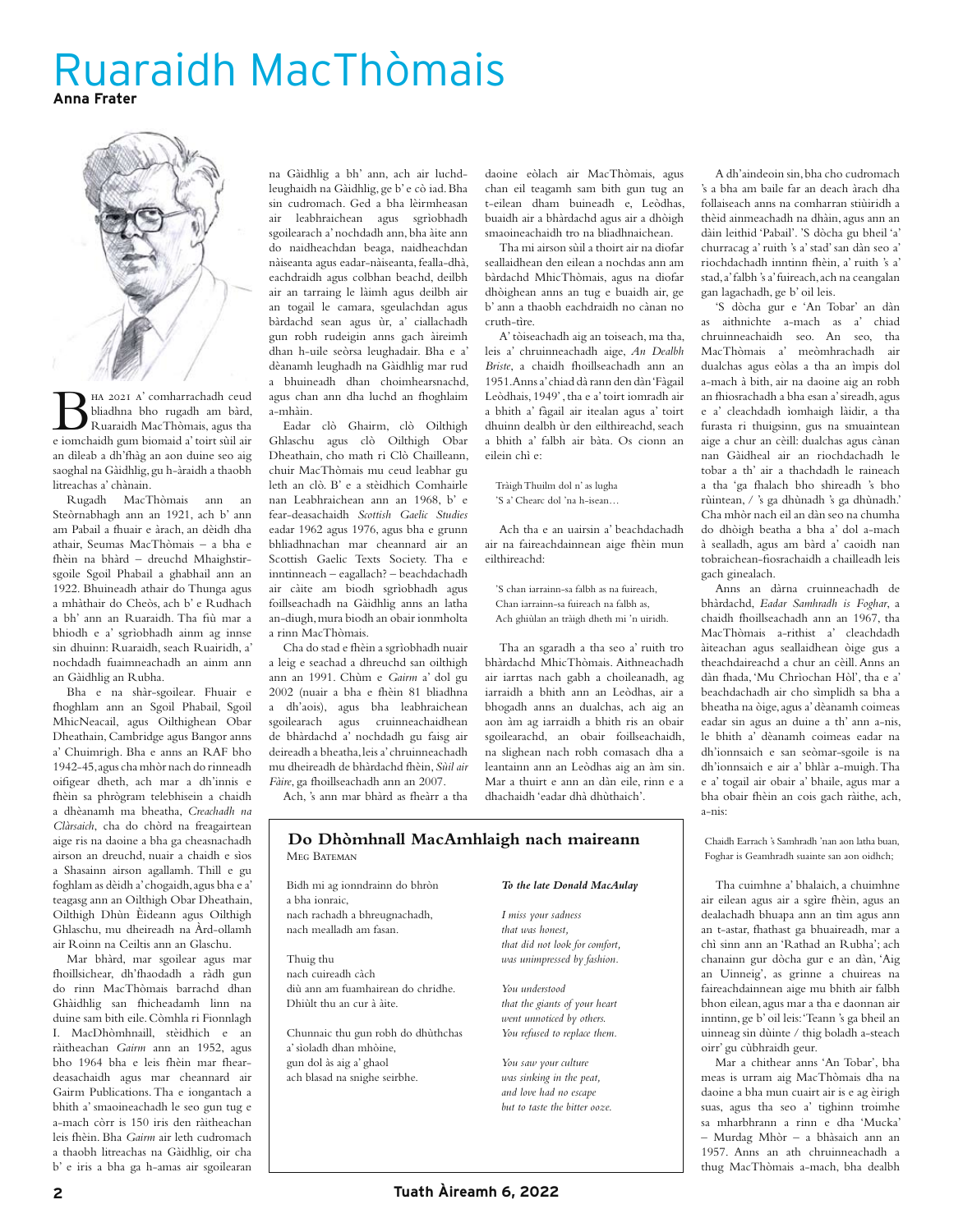a cheart cho blàth ga thoirt dhuinn de phiuthar Murdaig, Cotrìona Mhòr, 'gam chur ri uair a' bhaile / leis a' ghliocas sin / nach robh an eisimeil leabhraichean'. 'S ann sa chruinneachadh seo cuideachd, *An Rathad Cian*, a tha Leòdhas mar chuspair do-sheachainte. Bho 'Air Mòinteach Shuardail' gu 'Caitean air uachdar Loch Eiriosort', tha an t-eilean mar shamhla agus mar chuimhne a' nochdadh a-rithist is a-rithist. 'S dòcha gur iad na dàin far a bheil e a' bruidhinn ris an eilein, seach ma dheidhinn, as cumhachdaiche, ge tà; dàin leithid 'Bùrn is mòine is coirc'' agus 'Dh'fhairich mi thu le mo chasan', far a bheil e a' strì ri ceangal a dhèanamh ris an eilein a-rithist: 'le mo chasan rùisgte air fàd ri taobh na cagailt.'

Chì sinn anns a' chruinneachadh seo cuideachd geur-chainnt MhicThòmais, agus an taobh spòrsail dheth, ged nach robh an spòrs an còmhnaidh ri fealladhà, mar a chithear ann an 'Cuthag is Gocoman':

Hileabhag, hoileabhag, ho oro ì Chuir cuthag á nead m' òige mi…

Ciod e 'n t-ainm a bh' air a' chuthaig? Foghlam Beurla is cion-diutha…

Agus air an aon chuspair:

Ceud blianna sa sgoil is sinn nar Gaidheil fhathast! Cò shaoileadh gum biodh an fhreumh cho righinn?

Tha ìoranas a' nochdadh uair is uair, mar anns an earrann seo às an dàn 'An Crann':

"'Se farmad a nì treabhadh" – feumaidh gun do dh' fhalbh e ás a sgìre againn, tha a h-uile lota bàn am blianna.

Tha àbhachdas a' nochdadh cuideachd, dìreach anns na deilbh a chruthaicheas e an inntinn an leughadair ann an dàin leithid 'Leòdhas as t-samhradh' agus 'Dol a-null air a' Bhràighe'.

Ann an *Smeur an Dòchais*, a chaidh fhoillseachadh ann an 1991, tha e a' tilleadh a Leòdhas, ach a-nis tha e a' gabhail ris nach eil an t-eilean a dh'fhàg esan, an t-eilean a tha e ag ionndrainn, ann tuilleadh. Chì sinn seo ann an 'Ceòl', agus anns an rann mu dheireadh den dàn 'Aig Cuirm-Ciùil Leòdhais 's na Hearadh, 1987', far a bheil e ag ràdh: '... chan eil ann, dhutsa, ach an seann òran, / is faileas.'

Chan eil Leòdhas mar chuspair a' nochdadh cho tric ann am *Meall Garbh*, a

chaidh fhoillseachadh ann an 1995, agus aire a' bhàird barrachd air eachdraidh na h-Albainn, agus gu h-àraidh Siorrachd Pheairt, far an robh a dhachaigh aig aon àm, ged a tha iomradh air mar a tha 'ceòl nan salm' agus 'preseantair Leòdhasach air an rèidio' ga thoirt dhachaigh gu làithean òige.

Bha againn ri feitheamh gu 2007 airson an ath chruinneachadh de bhàrdachd MhicThòmais, an cruinneachadh mu dheireadh aige, *Sùil air Fàire*, agus e a' tòiseachadh le earrainn air an tug e 'Leòdhas a-rithist'. Faisg air 70 bliadhna bho dh'fhàg e, agus an t-eilean fhathast air inntinn. Anns na dàin a nochdas an seo, chanadh gu bheil e air gabhail ris nach eil Gàidhlig gu bhith maireann, beachd dhuilich dha-rìreabh dha fear a chur seachad a bheatha ann a bhith a strì gus a neartachadh agus a leasachadh.

Ann an 'Àros nan Sean', tha e a' tòiseachadh leis an loidhne: 'Chunnaic mi 'Ghàidhlig faisg air a' bhàs', agus e a' toirt iomradh air sgìrean air Tìr-Mòr far an do thachair sin, ach a-nis, tha:

tachdadh sa bhràighe is ciorram an ceòs, liota san teanga (mas teanga an tung), tràghadh an ùige is monbar am mùirneig 's na cnàmhan gu bhith ris a-nis.

Chanainn gur anns a' chruinneachadh sin a tha dàn cho brèagha de na rinn e, 'Seann Daoimean', far a bheil e ag innse dhuinn, ma thèid Gàidhlig a-mach à bith, na bhios air a chall na cois. Chanainn gur e daoimean a th' anns an dàn fhèin, a tha a' crìochnachadh leis na facail seo:

Nuair a dh' fhalbhas ar cainnt mar a dh'fhalbh an Laideann, is mìltean eile, mairidh beagan den mhìlse, thig boillsgeadh den loinn an-àird às an doimhne gu uachdar na cuimhne 's tro mhorghan tìme is uaighean eachdraidh thig corra lasair bhon t-seann daoimean.

Biomaid an dòchas, san t-seagh seo, gun robh e ceàrr, agus gun cùm sinn oirnn a' togail air na buin-stèidh a chruthaich e dhuinn, a thaobh sgoilearachd, a thaobh litreachais, agus gu h-àraidh a thaobh a bhith a' toirt spèis agus urram dar dualchas fhèin.

#### **Tùsan:**

Bateman, Meg, Thomson, Derick Smith [Ruaraidh Mac Thòmais] anns an Oxford Dictionary of National Biography, 2016. https://doi.org/10.1093/ref:odnb/104990

BBC, Creachadh na Clàrsaich, 2000.

MacThòmais, Ruaraidh, Sùil air fàire, Acair, Steòrnabhagh,2007.

MacThòmais, Ruaraidh, Meall Garbh, Gairm, Glaschu, 1995.

MacThòmais, Ruaraidh, Smeur an Dòchais, Canongate, Dùn Èideann, 1991.

Thomson, Derick S. An Dealbh Briste, Serif Books, Dùn Èideann 1951.

#### **Fàilte**

Màiri NicGumaraid

Fàilte dhachaigh Dhan na claisichean Far an d'fhuaireas Fuaraidhean nan geamhraidhean A ribeagan nan clos Far am faicear Ceuman coigrich Drùidheadh alltan fala Mar shruthan cala A dòigh beatha Chnàmhaidh fhalaimh Fàilte dhachaigh Ma dhachaidh dhut

Fàilte dhan dùthaich Mhnathan is fhearaibh Lorgaibh cagailt An tobhta mòintich cearaich Piocan làimhe sìnt' Coimheadaibh tharaibh Sgrìoban làraich Cuislean obair earraich Mar fhianais bàis Luchd fearainn Chuireadh cridhe dhan àit' Fàiltibh dhachaigh Ma dhachaigh dhuibh

Fàilte dhachaigh Dhan tìr bu mhìn Bu mhìne aithne Aimhreadh fo shuain Siribh samhlas Eòlais cheanail Greimibh fiosradh coimheach Is thoiribh a chreids' Gum b' e seo a bu dual Mura b' e a bu mhiann 'S nach b' e call bhith 'n dìth coire Fàilte dhachaigh A dhìth dhachaigh brìgh

# **Did You See My Wellie?**

Màiri NicGumaraid

Did you see my wellie It was right here By my belly When I took a *norrag* In the scullery The *being*'s a bit old fashioned Hardened disimpassioned But good enough for kipping In your overalls May be a bitty smelly When you're just in From the dipping But still an' all secluded When you're not included Further down the hall So did you see my wellie It was right here By my belly A string tied round my *corrag* For to hang the hay On the fence of the reseeding Where the *othaisgean* are feeding But I can't get away When I haven't got my wellie My knees'll turn to jelly In the mud and the clay So did you see my wellie It was right here By my belly Now I'm stuck Here out the back And there's football on the telly But without my other wellie And the hay Still in the sack I won't see the game Holey bobbans What a shame Did you see my wellie If you see it Or my lovely lady Nellie Will you tell her that I need it And that I didn't mean it When I said Her mammy's best *Òrdaighean* tweed suit Was as dampy sweaty smelly As my own dear wellie boot

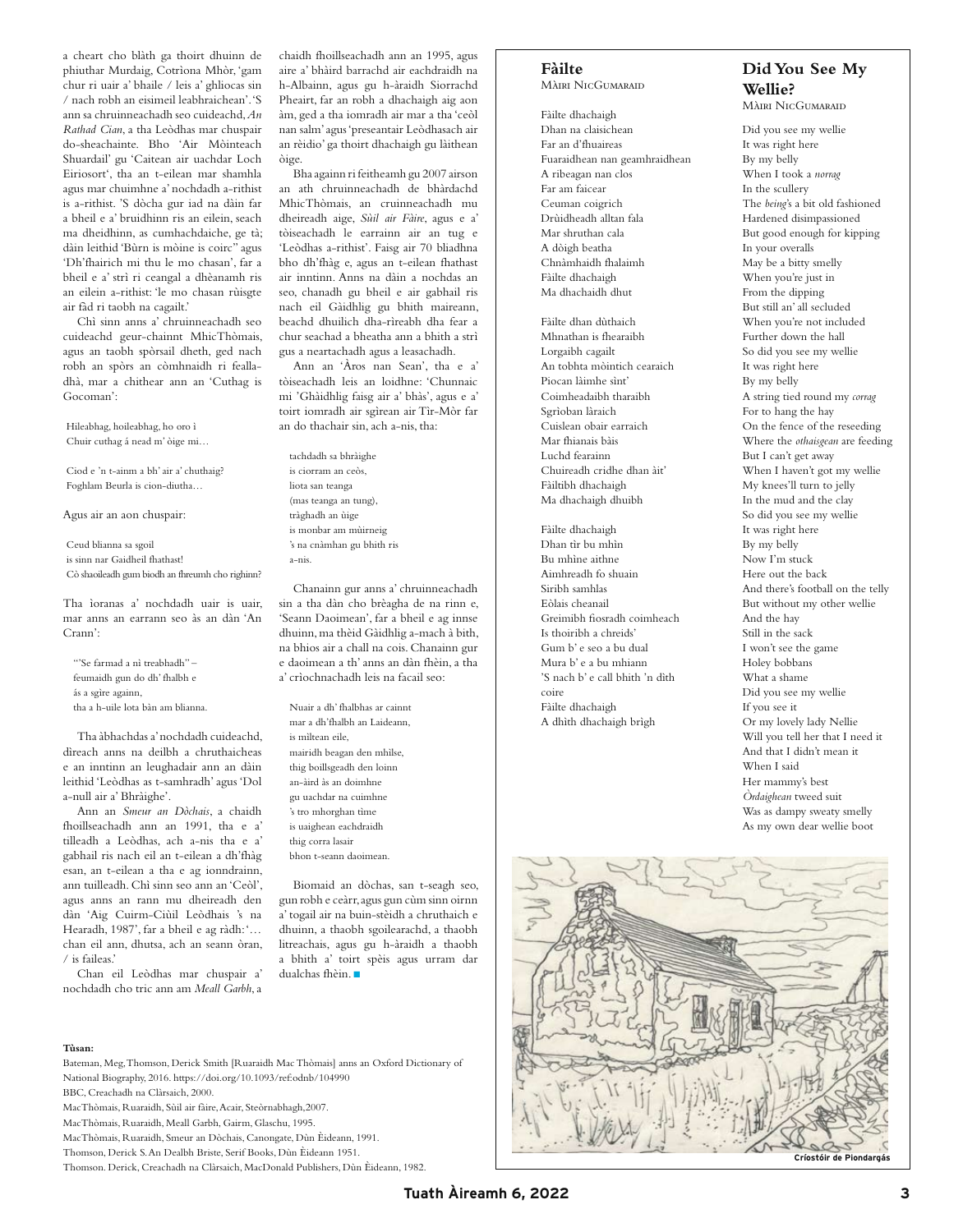### **Làmhan a' Ghlainneadair**

DEBORAH MOEFATT

Chan eil aithreachas orm. Seall air mo làmhan ciorramach, mo mheuran briste, lotan na creòtachd.

Bha mise nam phrìosanaich, mise a chùm mo bheul dùinte 's m' inntinn gleusta. Shoirbhich mise.

Bha mise nam ghlainneadair, mo làmhan deasa a' cruthachadh obrach-ealain à cnapan geala de ghlainne leaghte.

Bhàsaich mòran. Chan eil agam ach mo làmhan briste mar fhianais. Sealladh a h-uile duine air a shon fhèin.

Fhuair mi comraich anns an t-Suain, tìr na coille uaine 's an t-sneachda bhàin, 's solas an là air oidhcheannan fada samhraidh.

Chruthaich mi beatha ùr. Thog mi taigh is teaghlach is teallach, gam gharadh ris an teine tron gheamhradh gheur.

Thachair na thachair. Cha toir mi sùil às mo dhèidh. Ach seall – seallaidh mi dìreach dhan ghlainne fhìorghlain.

# **Marbhrann do Bhàrd**

Deborah Moffatt

Mar dhuilleagan seargte as t-fhoghar sgaoilte thar na faiche, tha na faclan uile agam nan laighe sgapte thar an làir, faclan caithte, crìonte, gun adhbhar, gun fhìu

Agus mar sheann àradh le rongan briste, tha uidheaman mo cheàird – meataforan is ìomhaighean is briathrachas – air an càrnadh suas ri taobh a' bhalla, gun fheum, salach le dust

Agus mar chuileig-bhig glacte ann an lìon an damhain-allaidh, tha mise air mo ribeadh anns na sreathan cearbach 's na faclan caillte de mo mharbhrann fhìn.



**Críostóir de Piondargás**

# **Dà Dhàn ann an Gàidhlig Àird MhicShimidh**

**Faclan air Chomhach** Eòghan Stiùbhart

a-nochd mu chrìoch a' bhaile bha na speirichean cho glan ri glainne as dèidh fìon-gheur fàradh mòr air Iupatair is Sathairn ged nach robh athair is mac an gara dha chèile mar bu ghnàth dhaibh an Nollaig sa chaidh; choisich mi tron oidhche feadh lonaigean nam feadag gu starsaig na coille far an robh am firadan a' teàrnadh a-nuas na gaig fos cionn na Pàirce Dhuibh le Allt an Ionnlaid ro thioram is e pollach gun driosg a' drùidheadh tro na pìoban fo na taighean chun an Fhuarain; feuch! chuala mi a' chomhachag is fuaim eile mar gun cuala mi a' ghrolag air meur a' ghiuthais air Creag a' Chàirn a' diosgail no am mangan soithidh a' sporbhail le laicean na shùilean is e ri seolaid tron dorchadas faiceallach 's fuirearach no dìreach Gàidhlig na h-Àirde a' cagairt air oiteagan ag èirigh o chridhe na creige mar bhuraras an uillt nuaidh

#### **Bealltainn fo Sgàil Covid-19** Efrem Jones

Am bliadhna, Cha bhi teine air a' chnoc Cha danns' mi ma thimcheall Cha leum mi thairis Chan fhairich mi a ghrìosan fodham No bilean mo bhràmair a phògainn An dèidh dannsa, fad na h-oidhche.

Am bliadhna, nam aonar, Fosglaidh mi doras a' chidsin Leis an truinnsear bheag nam làimh Làn de dh'fheòil airson a chur sìos Faisg air an uinneag Mar thabhartas an fhuatha Airson beannachd a ghabhail bhuapa.

A-nochd, Chuimhnich mi sgeul Pesach Samhlaidhean nan Iùdhach Airson Aingeal an Aoig Gun sgiathadh e thairis nan taighean Gun ùidh anns a' chloinn aca Sàbhailte nan suain.

'S dòcha gun tachair Pesach ùr an-diugh Is nach tig a' bhìoras a-nochd.

**'S tu a tha air do mheadhan latha** Eòghan Stiùbhart

'S ann air Àird MhicShimidh chanadh ris nuair a bha fear aig bàrr na bheatha gach beus gach buadh an òrdugh dha is e eangach, greannmhor, gleusta gach neart na dhòrn is toinisg annsan is e tapaidh, sgairteil, maiseach "'S tu a tha air do mheadhan latha" is gu dearbh nuair a bhios a' ghrian fos cionn Fearna Mhaigh is Blàr nam Fèinne far a bheil cnoc is bruaich is gàig ann chan eil cliù no urram nas motha na sin mar a bha thu fhèin nad àirde measg nan daoine

ach 's iomadh bàrr, 's iomadh buaidh, 's iomadh grianadh aig iomadh uair a tha an taic Bhràigh na h-Àirde nuair as t-Earrach sheasar air an Leacainn a' faicinn èirigh is dol fodha na grèine cuid air dòigh is a' ghrian tro na sgòthan mu shia feasgar a' fosgladh uinneag Mhic Chuithein cùl Bheinn a' Bhathaich Àird fos Fharair is cuid nan glòir am meadhan-samhraidh is i na bile òir air Cabar Beinn Uabhais Glas Leathad Mòr a' deàrrsadh le lasair mar èibhleag mhòr na creige-lathaich

S mise a bha air mo dhà uair feasgar air Creag a' Chàirn a' clìoraig conaisg Dà uair feasgar geamhraidh Dùbhlachd a' fàradh bhuam air Creag Phàdraig far an do thog mi mo shùilean airson cobhair is a' ghrian a' cromadh 's a' crùnadh an latha le solas tro chraobhan is ceòthar is mi a' gearradh cràdh às a' choille shneachdach is E a' cur mo chasan air carraig chòmhnard ach bha cuimhn' 'am ort fhathast is do chall nuair bha thu air do dhà uair sa mhadainn is a dhìth ort eadarag is fear-coimhid

> **Seachran**  Calum L. MacLeòid

leig leam seasamh nas lugha na dà mheatair bhuat

leig leam do làmh salach a ghabhail

leig leam do mhasg thoirt dhiot mo bhilean a chur rid bheòil chunnartach mo ghnùis a' fàs fliuch le d' anail

leig leam mo lìonadh leat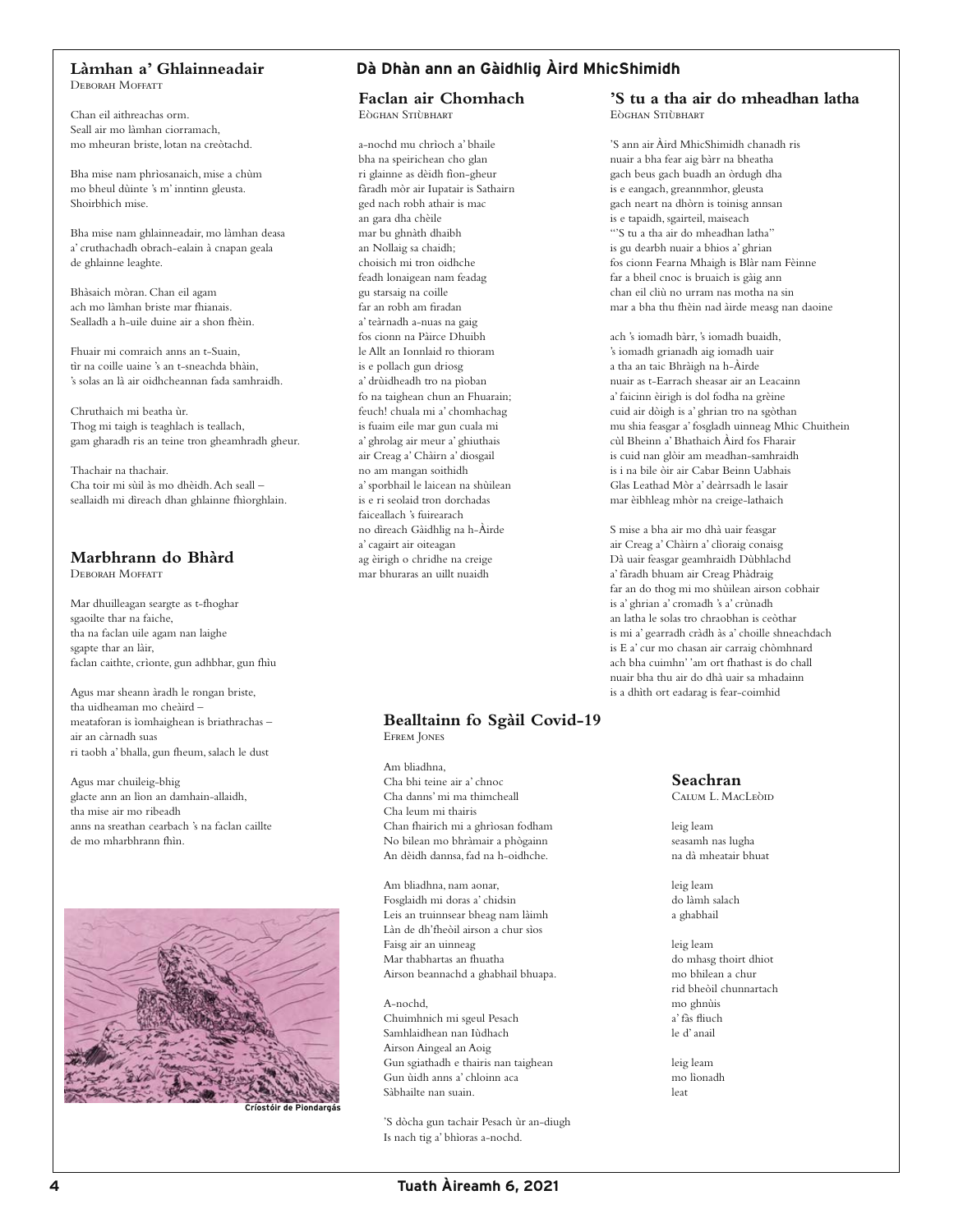Bha e a' tachairt anns an 16, a' dol suas bhon Talla Usher gu Oxgangs anmoch air an fheasgar. Aig an àm seo, dh'fhuirich mi air Rathad Lodainn, ach bhithinn a' dol gu taigh m' antaidh gach Didòmhnaich gu dìnnear. Bha e fliuch agus dorcha a-muigh, ach taobh a-staigh a' bhuis, bha e a' faireachdainn coltach ri amar-snàimh, smùid ag èirigh bho bhrògan aitidh agus sgàilean-uisge. Dh'fhairich mi an-còmhnaidh beagan mì-shocair anns a' bhaile mhòr seo ach air a' bhus, cha robh duine sam bith a' faighneachd dhìom càit an robh mi a' dol no dè bha mi a' dèanamh. B' urrainn dhomh an saoghal a choimhead, ach cha b' urrainn dha-san m' fhaicinn-sa.

Mhothaich mi fuaimean air an robh mi eòlach air mo chùlaibh. Dìreach facal no dhà aig an toiseach, ach nuair a ghleus mi a-steach, bha e furasta na guthan a thogail a-mach bho na fuaimean eile den bhus. Thionndaidh mi mo cheann beagan gus an cluinntinn na b' fheàrr.

"Och, yeah, ceart gu leòr. Dìreach trang mar as àbhaist, ach chaidh mi a-mach do lòn le Sophie agus bha sin snog."

Thionndaidh mi beagan a' bharrachd, agus chunnaic mi lànan òg air mo chùlaibh. Fairichidh mi an-còmhnaidh sona nuair a chluinneas mi a' Ghàidhlig, mar chur m' aodaich-oidhche bhlàith orm, às dèidh a bhith a-muigh san uisge. Pìos beag ro-eòlas am measg muir a' choimheachais.

Choimhead mi a-mach air an uinneig le snodha-gàire beag, oir bha mi a-nis nam phàirt den choimhearsnachd os ìosal air a' bhus, an àite a bhith gu tur nam aonar. Car tiotaibh, bha mi air a' bhus còmhla ri mo sheanmhair, a' coimhead a-mach air sgoth-sheòlaidh a' tighinn thairis na Maoile. B' e latha garbh a bh' ann, agus chunnaic sinn i air tonnan luasgach, cathadh-mara ceithir timcheall oirre.

"Cha bu chòir dhì a' bhith air muir an-diugh," thuirt mo sheanmhair.

"Thèid a dochair".

Choimhead mi fear air an sgothsheòlaidh, a' riofadh an seòil, ga dhèanamh na bu lugha agus na bu lugha, gus nach robh e na bu motha na sgiath ealaidh. Le sin, chaidh an sgoth na bu shèimhe tron mhuir fhiadhaich, agus bha fiamh orm ron duine eòlach, cheannasach.

"O Riochd, a nighinn, tha fios aige ciamar a làimhsicheas e i!" arsa mo sheanmhair.

"Bidh mise agus na nigheanan a' dol a-mach a-nochd," thuirt an nighean.

"Huh," ghnòst e.

"Chan eil mi a' smaoineachadh gum bi."

"Ach, a Sheumais, thuirt mi riutha gum bi mi ann! Dè chanas mi a-nis?"

"Chan eil diù a' mhuncaidh dè chanas tu, cha bhi thu a' dol ann. Cha ghiùlain mi leat a' tighinn a-steach air mhisg – 's e galla mhaslach a th' annad."

Rinn mi casad beag an àite rudeigin na b' fhollaisiche, agus ghluais mi beagan anns an t-suidhiche agam. An do mhothaich duine sam bith eile? Bha cluaisichean-fòin aig an duine ri mo thaobh, agus chuala mi na fuaimean àrda, caola de na guthan anns a' cheòl. Bha a

# Èirigh Tonn air Uisge Balbh

# SGEULACHD GHOIRID LE SHEENA AMOS

✯

chasan cruinn, agus nuair a bhiodh am bus a' gluasad, bhiodh iad uaireannan a' bualadh nam chois fhèin. Bu neònach a bhith cho faisg ri chèile ach air saoghalan diofraichte. Air an taobh eile den bhus bha dithis nigheanan òga a' cabadaich, gun fhor air a' chòmhradh a bha cho tarraingeach dhomh. Co-dhiù, 's dòcha nach biodh iad gan tuigsinn. Ach, gu cinnteach bhiodh cuideigin a' mothachadh tòna a ghutha, cho cruaidh agus guineach.

"A bheil thu ag iarraidh *Netflix* a choimhead a-nochd, ma-thà? Thuirt Sophie gun robh rudeigin math ann mu dheidhinn…"

"Èist do bheul."

Cha robh sin ceart. Cha robh sin ceart idir. Bha mi a' dol a ràdh rudeigin. Bha feum aice air taic agus b' e feimineach a bh' annam, nach b' e? 'Canaidh mi "A bheil thu ceart gu leòr?"' smaoinich mi. 'Chan eil sin ro dhoirbh. Ach 's dòcha gun canadh ise "Tha" agus às dèidh sin, dè?' Bhiodh e cunnartach, ma dh'fhaoidte, rudeigin a chantainn; am biodh na daoine eile gam chuideachadh? Cha bhiodh, smaoinich mi. Feumaidh mi rudeigin a dhèanamh, oir cha bu chòir dha bruidhinn rithe mar sin.

Shiop mi mo chòta suas agus fhuair mi mo bhaga.

"'Scuse me", thuirt mi ris an duine ri mo thaobh, agus dhinn mi seachad.

Bha an dithis nan suidhe faisg air a' chùl agus dh'fhairich mi rùisgte, a' coiseachd tron bhus. Bhiodh daoine a' faighneachd dhìom carson a choisich mi suas an trannsa an àite sìos chun an dorais. Ghlac mi a sùil agus smaoinich mi gun rachainn air ais dhan t-suidhiche agam, ach bha e ro anmoch a-nis. Nuair a bha mi na b' fhaisge, bha iongnadh orm cho tarraingeach 's a bha an dithis. Bha esan àrd, caol, le aodann gilbichte agus neostrìochdail, agus bha e air a sgàileadh le cho fada 's a bha a chasan. Ri a thaobh, bha ise brèagha le sùilean mòra, dorcha, agus bha i air a sgeadachadh mar mhodail. Chluich i le a h-ìnean brèige, fhathast a' coimhead sìos.

"A bheil thu ceart gu leòr?"

Choimhead mi gu ceart oirre, a' feuchainn ri leigeil seachad a shùilean geura orm. Choimhead i suas gu slaodach, 's docha a' mothachadh a' chànain neo 's docha a' lorg adhbhar a bhith a' smaoineachadh mu dheidhinn na freagairt.

"Ehmmm…" ars ise, a-nis a' coimhead air an duine ri a taobh.

'S docha nach e ach diog neo dhà a bh' ann, ach bha e a' faireachdainn mar uairean, a' feitheamh air freagairt. Bha mi air a' briseadh riaghalt a' bhaile gun a bhith bruidhinn ri srainnsearan agus cha robh spùt agam dè dh'fhaodadh tachairt. Bha mi a' bàthadh. Bha a h-uile atam nam bhodhaig a' cur ìmpidh oirre grèim fhaighinn air a' cheist agam. Gus mo shàbhaladh.

"Chan eil, chan eil mi ceart gu leòr, gu fìor," thuirt i.

Leig mi a-mach m' anail.

"A bheil thu ag iarraidh tighinn airson cupa cofaidh?" ars mise.

"Tha stad ann a' sheo."

"Tha, bhiodh sin math, taing," thuirt ise. Chruinnich i a rudan agus choisich sinn sìos an trannsa ri chèile. Dh'fhairich mi mar threun Oilimpigeach – làidir, buadhalach. Dh'fhan am fear na shuidhe

#### **Bliadhna ùr air fàire** ALASDAIR H. CAIMBEUL

Muir mhìreanach, lainnireach, dhrithleannach, mhear Le solas srianach, iom-sgarach a' dannsa air feadh thonn is sgòth A' glasadh, a' dubhadh is a' dathadh adhar is fonn.

Eadar suailichean is sìantan siùbhlaidh tìm is neo-thìm Na dh'fhalbh is na thig a' luasgadh uachdar an uisge Agus fodha an nì nach tuig sinn ach a tha nar cridhe.

Am boillsgeadh mar a chithear às dèidh stoirm Ri fhaicinn air slios na beinne, ro gheal air a' chreig Mar chuimhneachan air na ghabh a' bhliadhna na làmhan farsaing.

Làmhan copach nan anam a' smèideadh am measg nan stuagh Comharra bho dhoimhne dho-tuigsinn air nach ruig solas na grèine Anns a bheil bruadar is brìgh a' snàmh còmhla mus tig iad nar measg.

A' seòladh gu bliadhn' ùir, bàta-iasgaich le toradh na Callainne Ar dòchas agus ar dàn air an gleidheadh sna clèibh a bheirear gu tìr le làimh an iasgair. leis a bheul fosgailte, ìsleachadh. Ach, cha do thachair sin.

Shiop mi mo chòta suas agus fhuair mi mo bhaga.

"'Scuse me," thuirt mi ris an duine ri mo thaobh, agus dhinn mi seachad. Bha mi dall 's bodhar ris a h-uile rud, ach a-mhàin ris an dithis aig cùl a' bhus. Nach b' e sin an cothrom air an robh mi a' feitheamh? Airson sealltainn gun robh mise cudromach, làidir, nach robh mi dìreach nam neach-turais nam bheatha fhèin. Shìn mi suas an trannsa, coma de na daoine a bha a' coimhead orm. Ann an diog, bha mi air beulaibh na dithis, a' coimhead calg-dìreach na shùilean dorcha.

"Chan urrainn dhut bruidhinn rithe mar sin," thuirt mi, mo ghuth àrd ach beagan air chrith.

"Chan eil sin ceart. Leig leatha."

Choimhead e suas, agus bha beagan iongnaidh air aig an toiseach, ach bhruidhinn e rium gu cruaidh.

"Bruidhnidh mi mar a thogras mi," thuirt esan, gu leisgeach.

"Cò tha thu a' smaoineachadh a th' annad, a' tighinn thugam mar seo. Taigh na galla leat."

Choimhead mi timcheall a' bhus, a' feuchainn sùilean cuid eile a lorg. Bha mi a' bàthadh, gu balbhach. Bha an dithis nighean fhathast a' cabadaich, agus bha am fear leis na cluaisichean-fòin a' seasamh a dhol far a' bhus. Carson nach robh daoine eile mo mhothachadh?

"Seall," thuirt mi, a-nis a' bruidhinn ris a' bhoireannach.

"A bheil thu ceart gu leòr? A bheil thu ag iarraidh tighinn leam airson..."

"Leig leatha agus taigh na galla leat!" thuirt e, guth na b' àirde, ag èiridh bho a shuidhiche, aodann gu math faisg rium.

Choimhead mi timcheall a-rithist. Bha nighean faisg air beulaibh a' bhus. Thog i a ceann, agus ghlac mi a sùil. Fad diog, smaoinich mi gun deach tuigse eadarainn, ach thionndaidh i air ais.

"Duilich, seall, bha mi dìreach ag iarraidh..."

Às dèidh sin, bualadh agus dorchadas. Bha mo cheann gu sgàineadh. Ach, cha do thachair sin na bu mhotha.

Shiop mi mo chòta suas agus fhuair mi mo bhaga, oir bha sinn a-nis faisg air an stad agam. Bha am bus falamh ach a-mhàin mi fhèin, an dithis nighean air an taobh eile, agus an dithis aig cùl a' bhus. Smaoinich mi gun robh, gu cinnteach, càraidean aig an nighinn sin, agus gum biodh iadsan ga cuideachadh. 'S docha gun robh rudeigin eile a' dol air adhart, rudeigin ris nach robh mi an dùil. Canaidh daoine an-còmhnaidh, 'Chan eil fios agad dè tha dol air adhart ann am beatha dhaoine eile.'

Cò mise a chantainn gun robh am fear sin às a rian? Aig a' cheann thall, nam biodh rudan ro dhona, bhiodh i ga fhàgail. Gun teagamh. Choimhead mi air ais aon uair mu dheireadh. Bha esan a' coimhead a-mach air an uinneig agus bha ise a' cluich le a h-ìnean brèige, sàmhach eatarra. Phut mi am putan-stad agus chuala mi seirm, mar phuing-stad. Air a shocair, stad am bus le osna.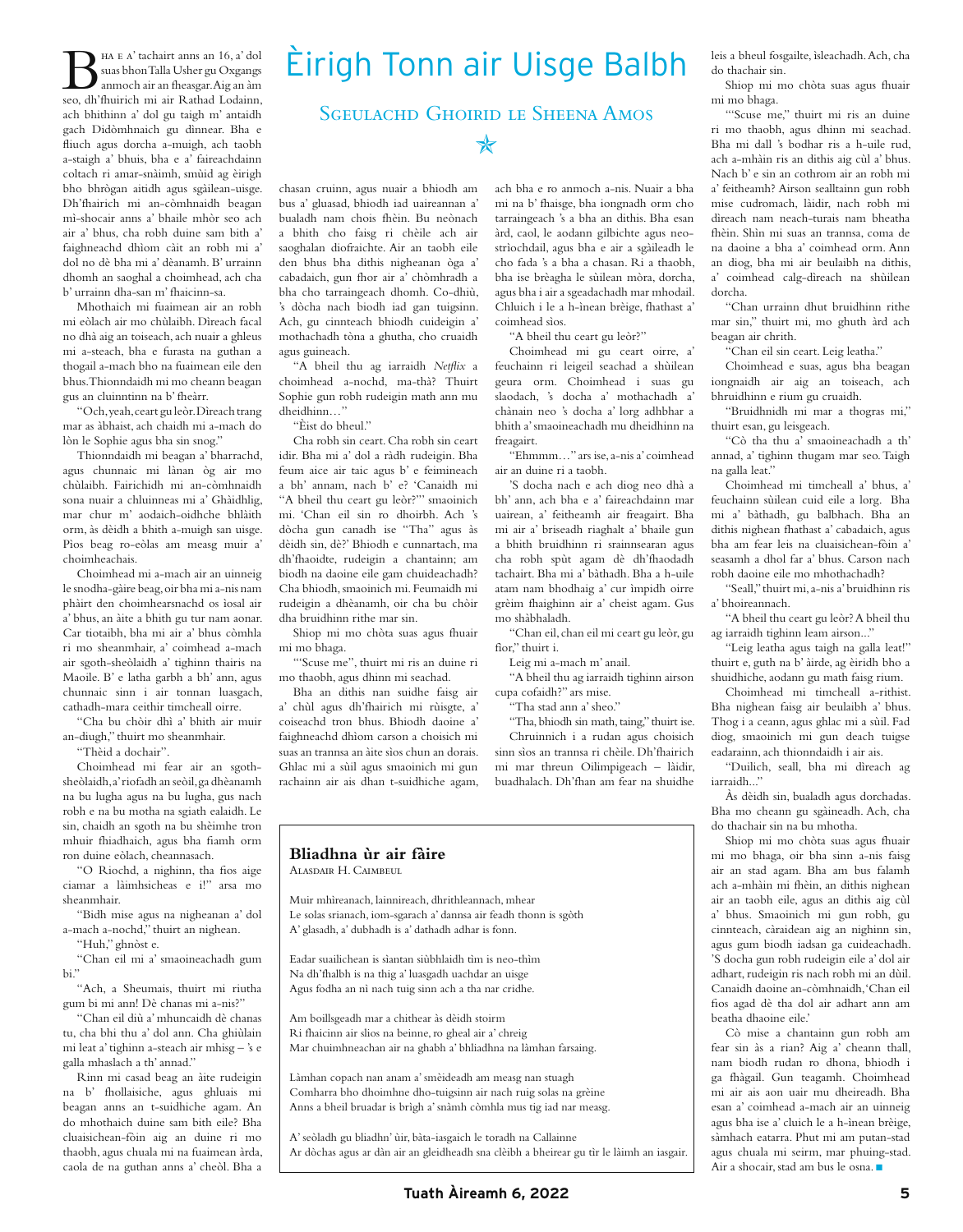## **Bàrdachd le Crìsdean MacIlleBhàin**

\*

\*

\*

Gu dearbh bidh lorg den Bheurla 'na mo Ghàidhlig, mar an lorg air ceumannan a' mharbhaiche a mhaireas anns an t-seòmar far an d' fhuaradh closach 'na laighe. Bha e caoin-shuarach

thaobh poilis, rannsachaidh, geur-leanmhainn 's an lochd a choilean e cho foirfe, sgileil. Ach co-dhiù bidh aon staing anns a' ghnothach: chan eil a' chlosach marbh. Is urrainn dhi

mosgladh agus coiseachd. Bruidhinn cuideachd. Chithear beag is beag gun d' fhuair i sealbh air gach maoin a bh' aig a' mharbhaiche, a dh'fhàsas coimheach, diofaraicht', mì-dhealbhaicht'

air a bilean is 'na dèiligeadh. Is i toirt fianais anns a' chùirt, bidh i àrd-labhrach, fileanta, 's cha bhi an slaightear a' tuigsinn fiù 's càil de na tha i 'g ràdh.

Tha 'n cànan seo mar bhoireannach, is miann cho anabarrach mòr air leanabh aice, air an t-sìol fhaireachdainn a' dol an tiughad ann an doimhne a cuim, agus an dèidh

saothair chruaidh is cràdh uile na breith (a bha cur eagal oirre cuideachd, ged nach b' ann gu leòr gus a mì-mhisneachadh!) cùbhraidheachd 's maoithe a naoidhein a mhealtainn,

air cho gleadhrach a ghearan is a ghul, sinean a cìochan a' fàs teannaicht', rag le pailteas bainne 'son a bheathachaidh gus na ràinig a mì-fhoighidinn

ìre 's nach robh i miarraideach a thaobh athar, sloinnidh no eadhon ainm - rinn i mo roghainn fhìn, 's nar dithis fhuair sinn gineal fallain, tairbeartach is cuideachd dreachmhor.

"Nach bochd nach eil thu sgrìobhadh anns a' Bheurla? An uairsin, bhitheadh d' oidhirpean a' cosnadh cliù is aithneachaidh, 's do leabhraichean a' gabhail 'n àite air an sgeilp ri taobh

Dickens, Thackeray is Tennyson. B' urrainn dhut brosnachadh is sùgh a tharraing à dualchas aig nach eil seis anns an t-saoghal leis cho beartmhor, iol-chruthach 's a tha e."

Ach nuair a thòisich mi a' sgrìobhadh, rinn mi mar nuair a roghnaich mi a' chèil' a th' agam, cha b' ann airson a beairteis no a h-inbhe ach a chionn 's gu robh i taitneadh rium

is mise rithe, chionn 's gum b' urrainn dhomh a sàsachadh 's a dèanamh torrach, chionn 's nach robh mi 'g iarraidh tachairt ris a' bhàs le làimh eile 'nam làimh seach a làmh fhèin.



**Críostóir de Piondargás**

#### **'Crisis' dè an 'Crisis'?** Maoulios Caimbeul

A' choimhearsnachd a' crìonadh 's an lìonra a' fàs, na Tweets 'dol am meud 's an cèilidh 'dol bàs.

Comann-baile, no lìonra air Teams agus Zoom? A' chainnt a' fàs tana 's gun bhlàths anns an rùm.

An t-slighe air adhart dhan a' Ghàidhlig san àm? Lìonra farsaing caol tana 's gun duine aig an fhaing.

An teine air a thasgadh 's a' chagailt gun fhàilt', na daoine air an sgapadh an iomadh dùthaich is àit'.

An cànan a' gluasad gu saoghal air-loidhn', soraidh slàn comann-baile, fàilt' air smèideadh is soidhn'.



**Críostóir de Piondargás**

#### **Johnson agus Johnson** MAOILIOS CAIMBEUL

An sgoilear mòr 's an tuaistear, tha co-ionannachdan ann,

ged a tha còrr agus dà cheud bliadhna gur sgaradh:

leis an aon ainm, Laideann a' sruthadh bho ur bilean, à baile mòr na h-ìmpireachd, thèid sibh cuairt a dh'Alba

gu na fineachan borba, a' tabhann foghlam is oilean, a' tadhal air uaislean agus air falbh bhon ghràisg.

Cha mhòr nach deach ur bàthadh, an sgoilear agus Bozzy ann an stoirm mòr faisg air Colla

agus an tuaistear nuair a bha e fhèin is Carrie is Dilyn, an cù, air turas dhan Chomraich.

Tòraidhean, daoine mòra anns a h-uile seadh, Rag-bharalach, mòrchuiseach, fèin-chùiseach,

a' dèanamh dìmeas air daoine bochda, ged bha an sgoilear na bheachdan na bu shocaire.

# **Bi Modhail**

Ceitidh Chaimbeul

Lìon caillich na suidheachain eile nan suidhe gu dìreach is modhail. Cnàmhan is anman a' gleadhraich le spèiread fhaclan. Brògan grinne a sheachnadh an t-sruth air gach taobh an trannsa

Ginealaichean de 'bi modhail, na cur car de ghnothaichean' – cha robh breith-bhriathar na bu làidire na glocail shocair, sùilean mall-rosgach le fiamh orra, ag èisteachd ris an t-searmon ràpach.

Bu math leam rudeigin ag ràdh ach, a-rithist, mar as àbhaist, cha d' rinn mi dad 's mi nam shuidhe gu dìreach is modhail mar an ceudna air a' bhus a' speuradh gu h-os ìosail gun nèamh.

#### **Cladh sa choille** Ceitidh Chaimbeul

Daoine gun chuimhne, gun iarraidh, glaiste gu bràth ann beatha is bas. Fulangaichean thinneasan-inntinn air fhalach measg nan craobhan àrda, air tìodhlacadh, taing do thairbheartach fialaidh is gan cumail bho shealladh nan deusantach.

Fon ùir, ann an talamh neo-chosrigte, cagar a' ghaoithe ag innse cò bh'ann, aig sìth an-fhoiseil aig oir a' bhaile gun tadhal charaidean no chàirdean. A dh'aindeoin an t-suidheachaidh ghrinn ud, 's ann a tha mac-talla – pian, fearg is eagal.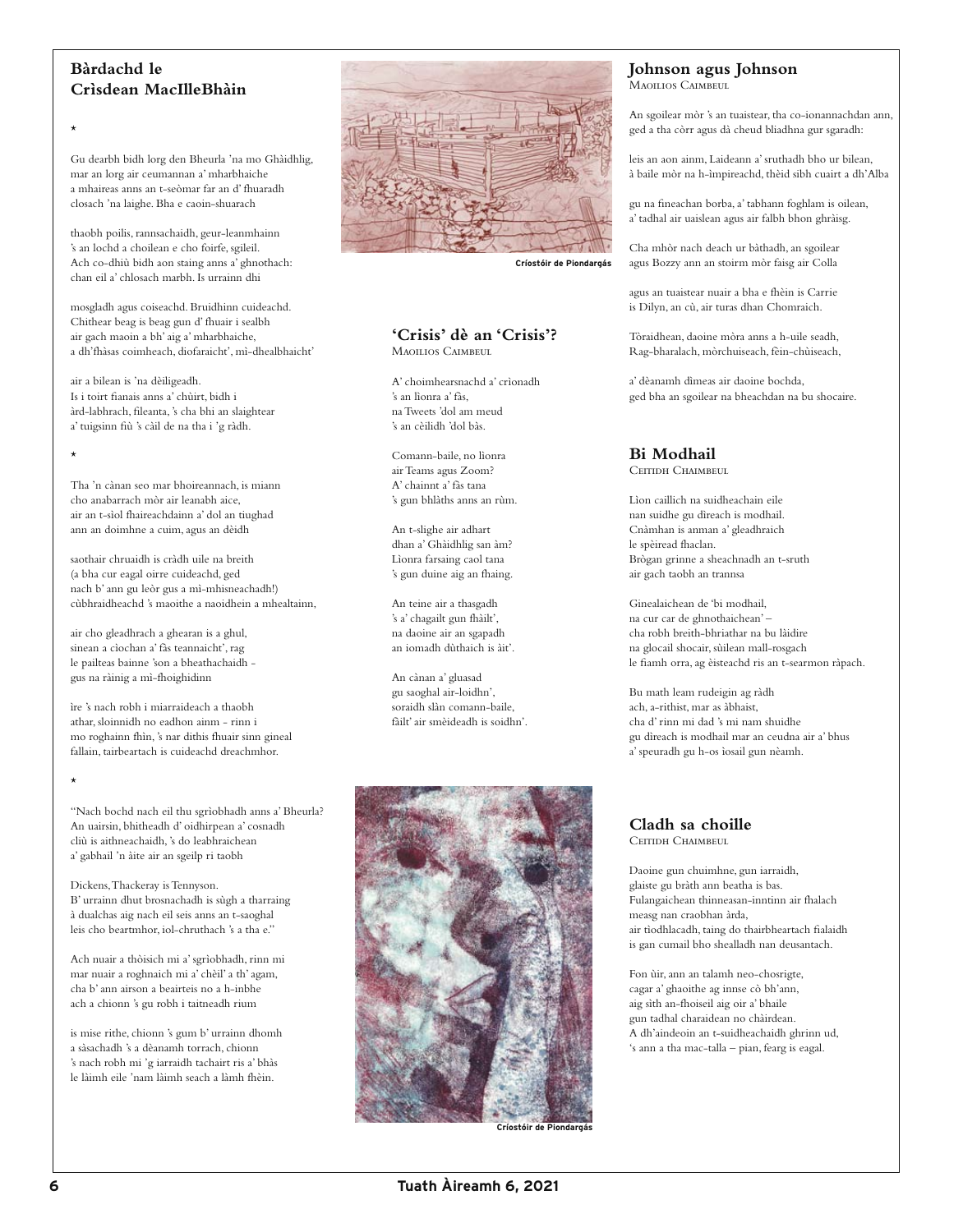# Uilleam Nèill

#### **Hugh McMillan**

THIS YEAR MARKS the centenary<br>
of William Neill's birth. William<br>
Neil, born in Prestwick<br>
but resident for most of his life in of William Neill's birth. William Neil, born in Prestwick Crossmichael, was an exemplary poet in all three of Scotland's languages, English, Scots and Gaelic. The first ever graduate with an Honours Degree in Celtic Studies at Edinburgh University and winner of the Bardic Crown at the 1969 National Mod, Neill viewed Gaelic as a living, vibrant language worthy and completely deserving of national, widespread support, funding and teaching. Later this year, Drunk Muse Press will publish 'The Leaves of All the Years' responses to Willie's work from a host of well known Scottish poets and writers, covering his work in all tongues.

Willie, as Angus MacMillan quotes in his excellent essay in the book on the



poem 'Map Makers' always saw himself as 'standing up for the small tongues against the big mouths' – Scots and Gaelic being 'the small tongues' threatened by the ravenous maw of English.'

I myself recently had an altercation with a real map maker who argued that the process of validating place names was a sensitive one and usually was the

result of consultation with landowners and property owners rather than colonial overwriting on the part of the cartographers. The point's the same, though: whoever was responsible erased much of the traditions of Galloway, an area rich in Gaelic heritage, where Gaelic was spoken, as Jim McGonigal says, 'far longer than Professor Wikipedia would tell us.' John Keats, for instance, in his visit to Creetown en route to Portpatrick in 1818 encounters a Gaelic speaking inhabitant and had no reason to doubt there were others. The problem with eroding place names is that you erode the history and culture that is carefully encoded in them, replacing them with nonsense names, so that, as it says in the poem, the 'the culture could not stand on solid ground'. Willie felt keenly that the extent and importance of Gaelic was consistently undermined or simply ignored, in Scotland and in Galloway. A dereliction not just of locals but by the people of Scotland itself, who had a duty to understand its integral function and place, for whom it should not be an arcane puzzle but a piece of their own

political and social DNA.

'I couldna see hou I culd possibly be a Scotsman an no ken Gaelic'.

Neill was obsessed with cultural loss and the way that it informed politics and society. We can see the Scottish 'cultural cringe' as a symptom of the way Scotland's history and culture have evolved since losing its sense of itself, its lexicon. Willie was aware of this, and steadfastly stood against it throughout his life. Of course there are countless other reasons to celebrate his poetry which was enormously erudite, skilled and humane and ranged from translations of Horace and Homer to eviscerations of the cult of Burns, but I think his unarguably justified and uncompromising stance in defence of Scotland's oldest languages was, and is, heroic.  $\blacksquare$ 

*'All the Leaves of the Years: Poems, Essays and Memories in William Neill's Centenary Year' edited by Hugh McMillan and Stuart Paterson will be published by Drunk Muse Press in May*

HAN EIL RO fhada bho thachair cuspair na sgeulachd-sa. B' ann ann am Baile Mòr Ghlaschu a ghabh e àite, ann an togalach ann am meadhan a' bhaile. B' e togalach mòr a bh' ann, a b' àbhaist a bhith na cholaiste, ach tha a-nis air a roinn eadar grunn oifisean. Bha bana-Ghàidheil ag obair ann an tè dhen na oifisean. B' e Katag a b' ainm dhi.

Air an fheasgair seo, bha i ag obair anmoch is i an dùil a dhol gu banais an ath latha agus cha robh i airson cus obrach fhàgail aig càch. Bha fios aice gum biodh boireannach a' tighinn a-steach gach feasgair a ghlanadh na h-oifis ged nach robh i air sealladh fhaighinn oirre riamh. Mar sin , nuair a nochd i mu leth-uair às dèidh còig, chuir Katag fàilte oirre, ach chùm i oirre a sgrìobhadh.

Às dèidh greise, shaoil Katag gun robh am boireannach uamhasach sàmhach, ach bha i fhèin cho trang is nach tug i mòran aire. Co-dhiù, an ceann deich no fichead mionaid thog Katag a ceann agus chunnaic i gu robh a' bhean-ghlanaidh na suidhe ann a cathair a' mhanaidseir, toit na beul, gun ghuth air sguabadh no glanadh.

Gabh Katag seòrsa de dh'eagal ach rinn i gàire rithe agus rinn ise gàire air ais. B' e boireannach grinn a bh' innte, seacaid ghlas is blobhsa geal oirre, le ribean mealbhaid duibh ma h-amhaich. Bha cumadh àlainn air a falt agus bha brògan dubha le sàilean àrda oirre cuideachd. Bha coltas saoibhreach oirre, nach fhaicte tric air tè a bhiodh a' glanadh oifisean air son a bith-beò.

Rinn iad gàire beag ri chèile a-rithist agus an uairsin, thug i an toit bho a dà bhile agus thuirt i gu socair:

"`Sin far am b' àbhaist do dh'Anndra a bhith na shuidhe."

"Anndra?" arsa Katag.

# Chan eil ro fhada bho thachair cuspair na sgeulachd-sa.

## SEANCHAS LE DOLINA NICILLFHINNEIN

# ✯

"Chan aithne dhomhsa duine seo air a Mòr" bheil Anndra."

Ach, lean ise oirre:

"Bhiodh e na shuidhe 'sin, a'

sgrìobhadh, is a' sgrìobhadh."

"Dè bhiodh e a' sgrìobhadh?

"De litreachas, bàrdachd, beachdan cò aig tha fios, ach sin far am biodh e na shuidhe."

"'Eil fhios càite na thuit esan?".

"Càite na thuit e?" thuirt Katag".

Màrtainn Mac an t-Saoir

nighean bhòidheach òg a' chinn duibh

do bhith a chur fo gheasaibh tùrsa d' ionnsramaid is leatha a thriall gu aghaidh aithreachas a' bhlàir

seinnear dhuinn gach smaoin nach d' labhair riamh le beul.

Ort an t-eallach

"Agus thall an sin ris a bhalla. Sin far am biodh Aonghas na suidhe - Aonghas

"Cha robh esan cho suidhichte ri Anndra - càil air aire ach spòrs is ceòl, duine fiadhaich..." "Tha eagail orm nach eil eòlas agam air duine dhen na daoine sin," arsa Katag, ach cha robh a' bhean-ghlanaidh ag èisteachd.

"Agus thall an-siud air an oisean, sin far a robh Iain - Iain Bàn. Nan canadh tu facal ris dheàrrsadh aodann - bhiodh Aonghas an tarraing às an còmhnaidh."

Rinn i lachan gàire is lean i oirre:

"Feumaidh sibh mo leisgeul a ghabhail," thuirt Katag. "Chan eil fada... "Ò, bha feadhainn eile ann - bha Seumas, Cailean, Steaphan, Niall – Dè nach eil iad a' dol a dhèanamh? Mo

ghràdh orra. Ach 's e Anndra a bha sònraichte. Anndra leis na sùilean tlàth. Dè 'n dùthaich anns a bheil a feur a' fàs bho do chionn-sa Anndra?"

An ceann greis, chuala Katag fuaim iuchrach ann an glas an dorais. Dh'fhosgail an doras agus nochd a' chailleach bheagsa a-steach.

"Hello, hen, I'm a bit late the night – they buses ken, you just cairry oan – I'll no bother ye."

Thòisich i le bruisichean, peilichean, a' sguabadh is a' glanadh – port a' fead aice agus i dol man Deamhain.

Thug Katag sùil gu cathair a' mhanaidseir, ach cha robh sgeul air an tè a bha na suidhe ann, mionaidean air ais. Bhris i a-mach ann am fallas.

Cò bh' innte? Cò às a thàinig i? Càit an deach i?.

Dh'fheuch i ri cuimhneachadh air ainmean nam balach - bha Anndra, Iain Mòr, Steaphan... Dh'fhairich Katag a corp a' call a lùths. Chuimhnich i gun robh i air dealbh fhaicinn ann an seann phreas, dealbh salach le lìon damhain-allaidh.

Shlaod i mach e agus ghlan i a ghlainne. Bha mu dhusan gille òg nan seasamh agus nam meadhan, bha ise – dìreach mar a bha i na suidhe anns an oifis bho chionn còig mionaidean air ais, agus sgrìobhte aig bonn an deilbh bha 'Miss Ogilvie with Final Year Boys 1939'.

Sin agad e. Seo aon dhen na sgeulachdan a th' agam – tha a' chuid as motha na mo làimh-sgrìobhaidh fhèin. Cha robh *typewriter* againn anns na  $70an.$ 

tha caoidh an cridhe gach aoin ga foillseachadh fo ealan feargach do mheòirean;

Ach seall, cha bhuin do bhogha iongantach do shaoghal na h-anail beò cha mhotha sin do ghualainn shaor, do ghaoirdean lùthmhor treun. Ort tha an t-eallach trom sgrios maireannach gach cogaidh

shealg, ann an grinneas làimhe, ann an doimhneachd cèill, leat fhèin.

**Concerto Cello ann an E minor; An Ucràn**